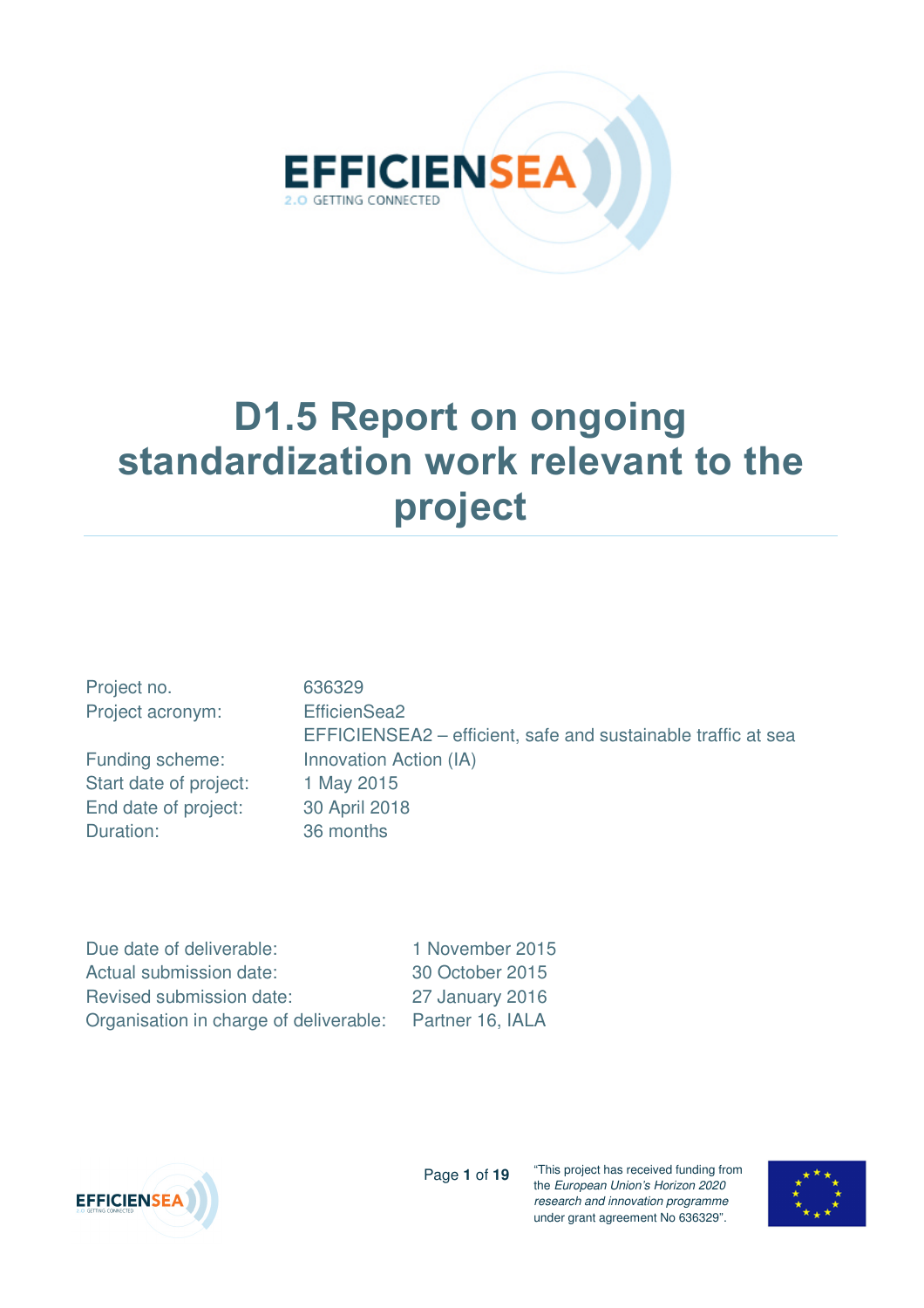## **DOCUMENT STATUS**

#### **Authors**

| <b>Name</b>      | <b>Organisation</b> |
|------------------|---------------------|
| <b>Nick Ward</b> | <b>IALA</b>         |
|                  |                     |
|                  |                     |

#### **Document History**

| Version | <b>Date</b> | <b>Initials</b> | <b>Description</b>                             |
|---------|-------------|-----------------|------------------------------------------------|
| 0.1     | 14/10/2015  | <b>NW</b>       | Initial draft for comment                      |
| 0.2     | 15/10/2015  | <b>NW</b>       | Draft incorporating comments from S Doyle      |
| 0.3     | 15/10/2015  | <b>NW</b>       | Draft incorporating comments from P Andersen   |
| 1.0     | 23/10/2015  | <b>NW</b>       | Draft incorporating comments from B B Pedersen |
| 1.1     | 26/10/2015  | <b>NW</b>       | Final version with additional comment from BBP |
| 1.2     | 02/11/2015  | <b>NW</b>       | Amendment advised by J-L Ervik                 |
| 2.0     | 03/12/2015  | <b>NW</b>       | Inclusion of IMO SIP mapping                   |
| 2.1     | 08/12/2015  | <b>NW</b>       | Inclusion of standardization timeline          |
| 2.2     | 11/12/2015  | <b>NW</b>       | Formatting changes and updated timeline        |
| 2.3     | 18/12/2015  | <b>NW</b>       | Additional explanation and information         |

#### **Review**

| Name <sup>1</sup>     | Organisation |
|-----------------------|--------------|
| Bjørn Borbye Pedersen | <b>DMA</b>   |
| <b>Mike Card</b>      | <b>IALA</b>  |
| Peter Andersen        | Cobham       |



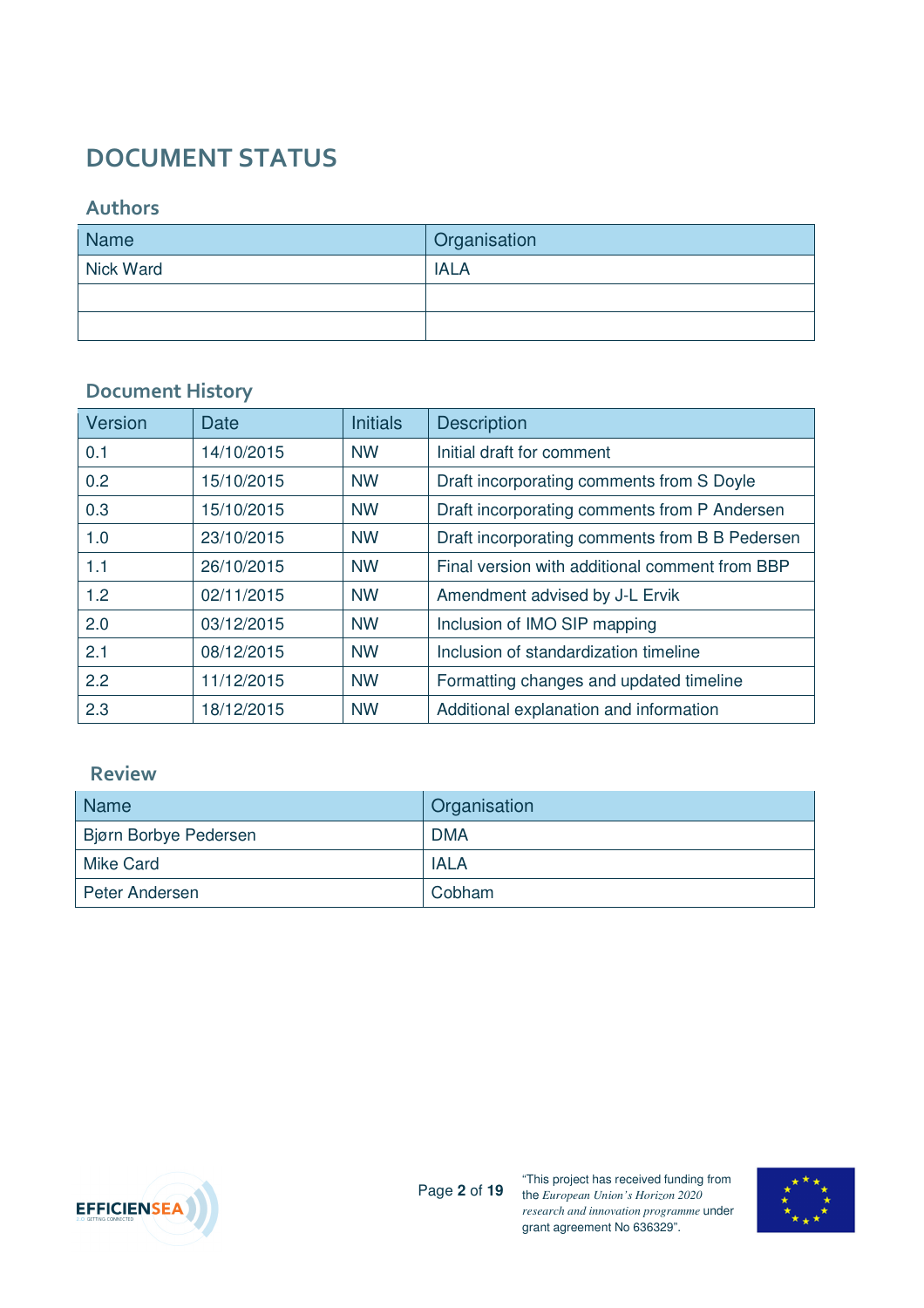### **Table of Contents**



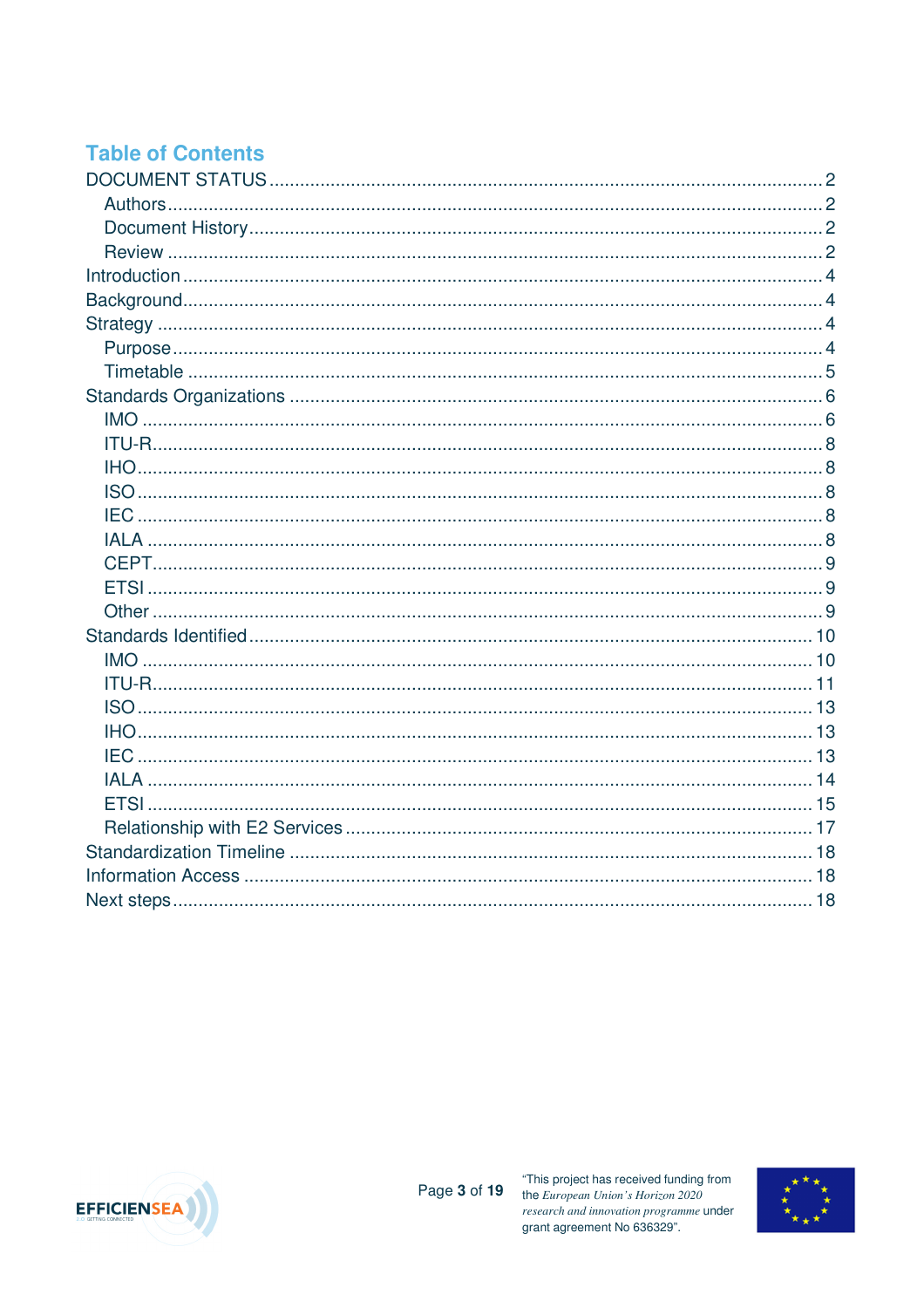### **1 Introduction**

In WP1 of EfficienSea 2, IALA leads Task 1.3: Coordinating standardization of solutions. IALA manages the work In Task 1.3, preparing reports and deliverables in conjunction with the other members of the Task Group (CIRM, UKHO).

The first deliverable of Task 1.3 is D 1.5: Report on ongoing standardization work relevant to the project. This report sets out the strategy for carrying out the work, identifies the organizations involved with standards relevant to the project and relates these organizations to the services that it is planned to develop in E2.

The method of providing access to the information for E2 partners is discussed and the next steps to be carried out in this Task are described.

The term 'standard' is used in its broadest sense in this report. Some of the organizations identified do produce standards, others produce recommendations or technical specifications. All of these are considered here, if they are relevant to the work of E2.

### **2 Background**

It is important to understand the standards development process and to facilitate that process within E2. Many relevant standards already exist and will be used as the basis for work within the project. Others will be developing in parallel with the project and some will be initiated by the work of the project.

However, the timescale of standards development can be long and the progress of the project work cannot be dependent on completion and adoption of these standards. Prototype equipment and systems may be developed within the project, prior to the adoption of related standards, in order to test and demonstrate principles and ideas.

Task leaders may use the information compiled in this report to identify the organizations and standards of most relevance to their tasks and establish a dialogue with those organizations, with support from Task Group 1.3, as required.

## **3 Strategy**

#### **3.1 Purpose**

A strategy has been prepared for identifying and coordinating standards emerging from E2, considering both proposed new standards and updating of existing standards. The purpose is to give partners in E2 awareness about emerging standards that might influence their tasks/solutions and enable them to assist with the development of these standards. Forming links with the various standards bodies will facilitate this process.



Page **4** of **19**

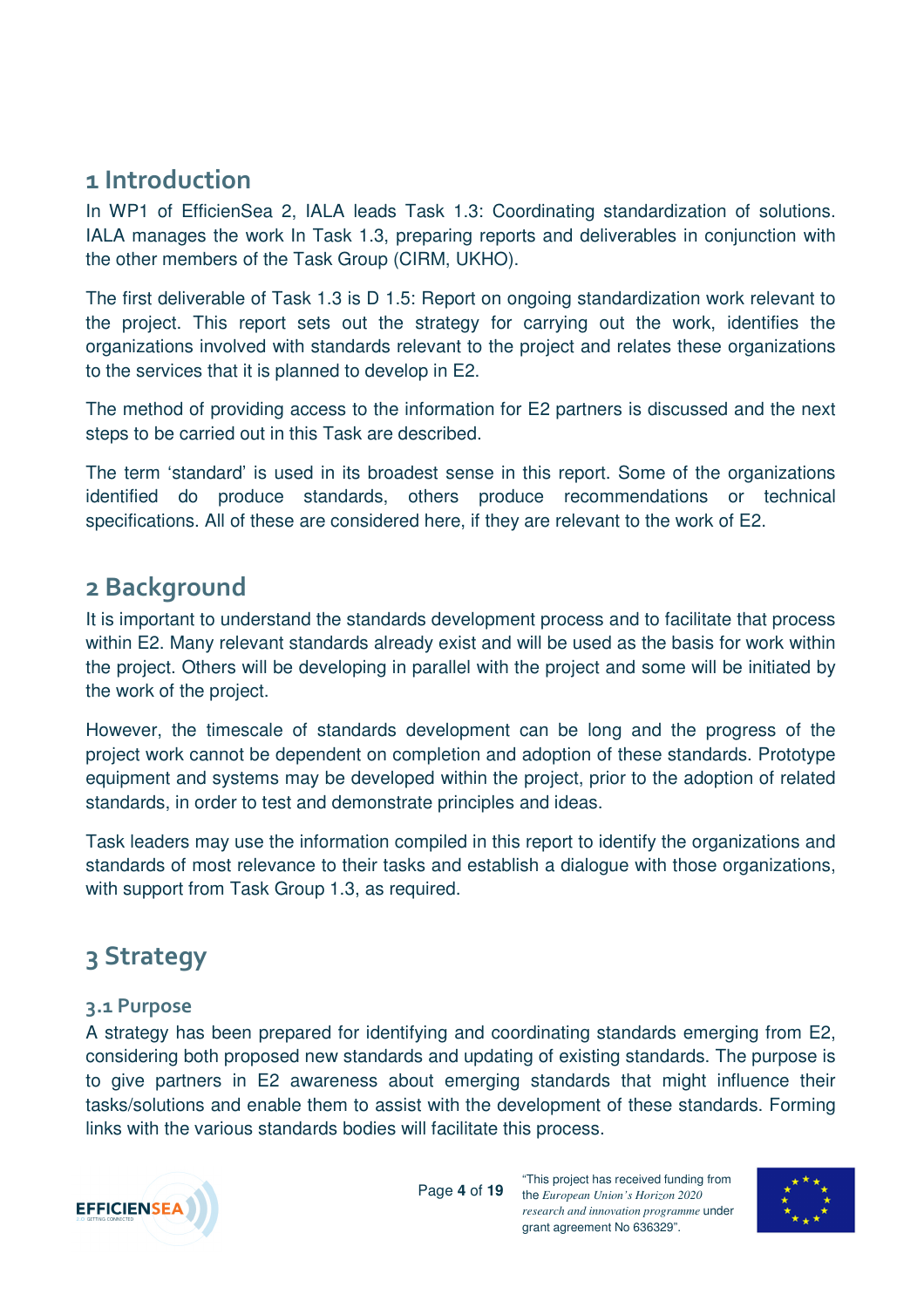This strategy will be developed and maintained through review meetings and conferences that provide an opportunity to identify emerging standards within E2.

#### **3.2 Timetable**

Deliverable D 1.5: Report on Standardization Work, including this strategy was submitted by the end of October 2015. At a project meeting on 20 November 2015 it was decided that a revised version should be prepared incorporating a matrix showing the mapping of E2 services against the IMO Strategy Implementation Plan Work Items (Table 1).

The information on standards was provided to E2 Partners and other interested parties, in November 2015 through version 1.2 of this report on the E2 website and by posting the report and the tracking spread sheet on the Teamwork site.

The identification of standards bodies and topics relevant to E2 should be mostly completed by the end of December 2015, although the list will be kept under review throughout the project. Contacts will also be initiated with standards bodies by the end of December 2015.

An improved version of the tracking tool (an Excel spread sheet in database format), will be posted on the E2 and Teamwork sites during December 2015 and will be maintained throughout the life of the project.



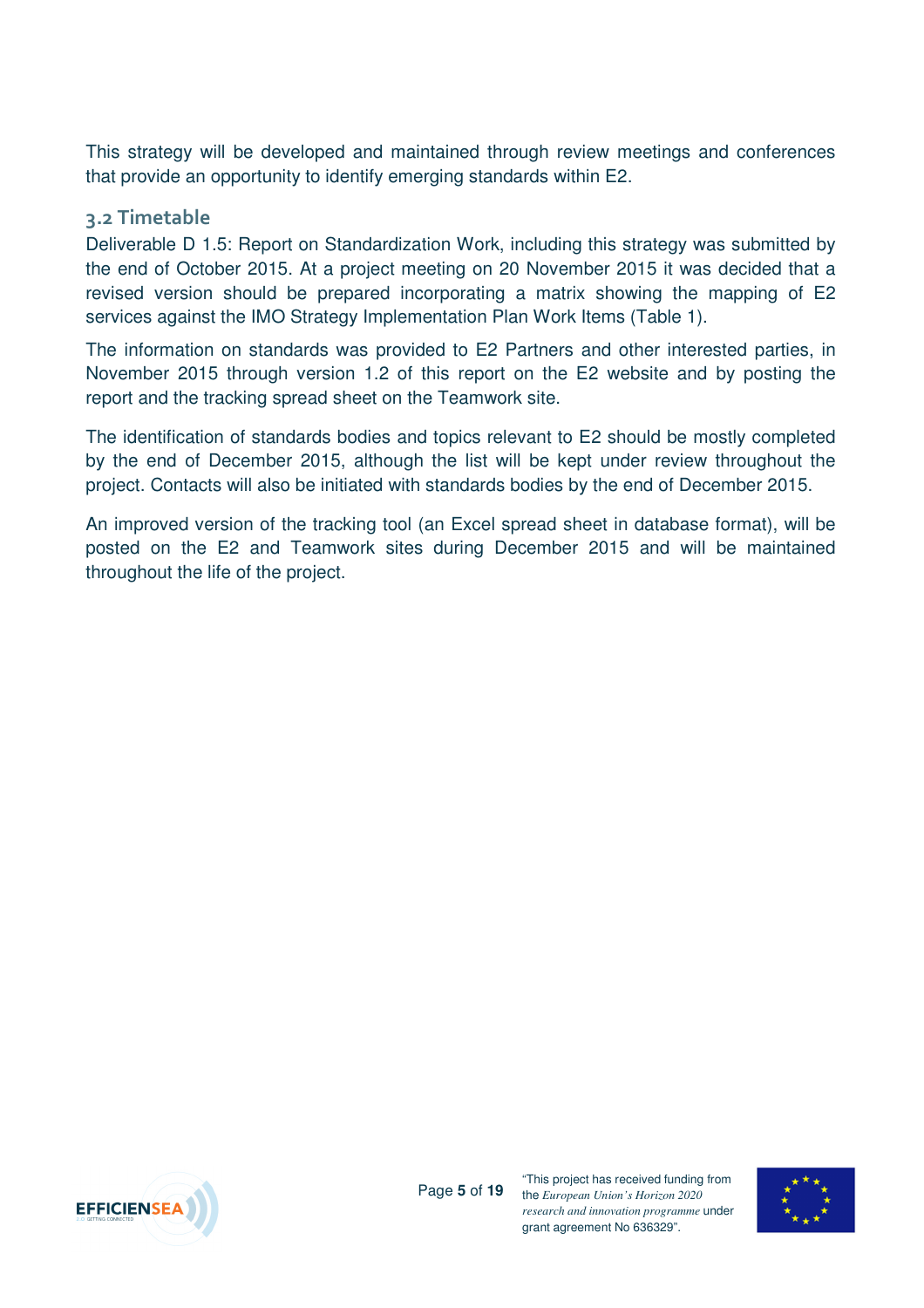## **4 Standards Organizations**

The organizations identified as carrying out standardization work relevant to EfficienSea 2 are IMO, ITU-R, IHO, ISO, IEC, IALA, CEPT and ETSI. A brief description will be given of each organization and its relevant committees, sub-committees, working groups and working parties.

#### **4.1 IMO**

The International Maritime Organization (IMO) is the United Nations Specialized Agency with responsibility for the safety and security of shipping and the prevention of marine pollution by ships.

The IMO Maritime Safety Committee (MSC) and its sub-committee on Navigation Search & Rescue and Communications (NCSR) are responsible for matters relating to safe navigation, including Maritime Safety Information, radio navigation and communication systems.

The Facilitation Committee (FAL) has responsibility for ship reporting and its documentation needs to be taken into account when considering a common reporting scheme, such as that being developed by EMSA and the Norwegian Single Window Solution.

The links between planned E2 services and the Work Items in the IMO Strategy Implementation Plan are shown in Table 1 below.



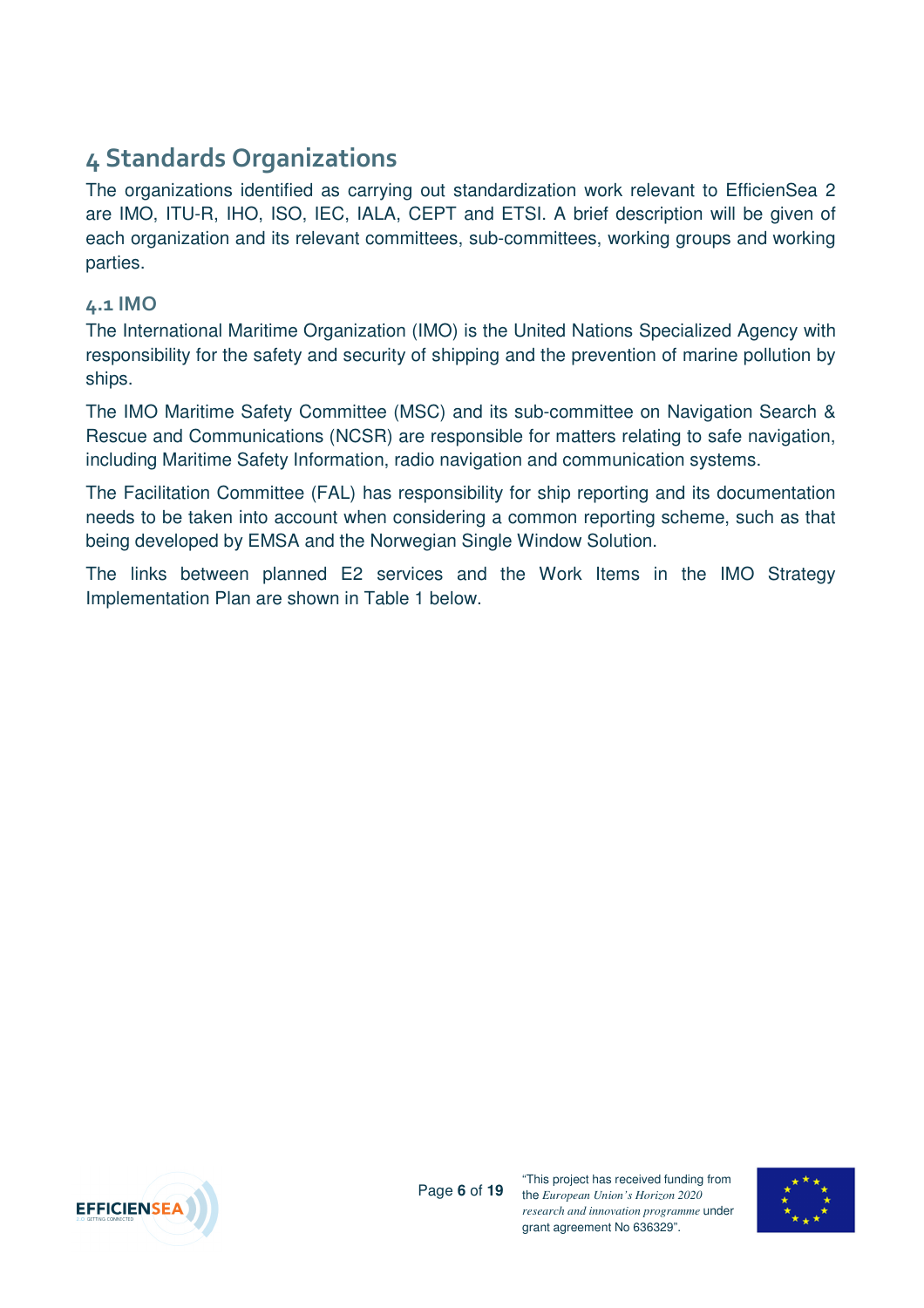|                                                                     | <b>IMO SIP Work Item</b>   |                           |                                |                                            |                      |                     |                           |  |
|---------------------------------------------------------------------|----------------------------|---------------------------|--------------------------------|--------------------------------------------|----------------------|---------------------|---------------------------|--|
| <b>Services to improve</b><br>navigational safety and<br>efficiency | Centred<br>Human<br>Design | Software QA<br>Guidelines | Revised PS for<br>$\gtrapprox$ | Harmonized<br>Guidelines<br><b>Display</b> | S-mode<br>Guidelines | equirements<br>BIIT | development<br><b>NSP</b> |  |
| Nautical charts based on S-101                                      | XX                         | <b>XXX</b>                | XX                             | XX                                         | x                    |                     | XXX                       |  |
| MSI & NM                                                            | XX                         | <b>XXX</b>                | XX                             | XX                                         | XX                   |                     | XXX                       |  |
| <b>METOC</b>                                                        | XX                         | <b>XXX</b>                | x                              | XX                                         | XX                   |                     | XX                        |  |
| Smart buoy                                                          | X                          | <b>XXX</b>                |                                |                                            |                      | <b>XXX</b>          | XX                        |  |
| Ice charts                                                          | XX                         | <b>XXX</b>                | XX                             | XX                                         | x                    |                     | XXX                       |  |
| Route exchange                                                      | <b>XXX</b>                 | XX                        | XX                             | <b>XXX</b>                                 | XX                   |                     | XXX                       |  |
| No-go area/comfort zone                                             | XX                         | XX                        | XX                             | XX                                         | XX                   |                     | XXX                       |  |
| Generic route optimization<br>services                              | XX                         | XXX                       | XX                             | <b>XXX</b>                                 | XX                   |                     | XXX                       |  |
| Services to arctic navigation<br>and emergency response             |                            |                           |                                |                                            |                      |                     |                           |  |
| Arctic live position sharing                                        | XX                         | <b>XXX</b>                | <b>XXX</b>                     |                                            |                      |                     |                           |  |
| Crowd-sourcing of ice<br>information                                | <b>XXX</b>                 | XXX                       | x                              |                                            |                      |                     |                           |  |
| Arctic SAR tool                                                     | <b>XXX</b>                 | XX                        | XX                             |                                            |                      |                     |                           |  |
| Space weather forecast                                              | XX                         | XX                        |                                | x                                          |                      |                     | <b>XXX</b>                |  |
| Services to decrease<br>administrative burden                       |                            |                           |                                |                                            |                      |                     |                           |  |
| Automated VTS/SRS reporting                                         | <b>XXX</b>                 | <b>XXX</b>                |                                | x                                          | x                    |                     | <b>XXX</b>                |  |
| Reliable port reporting                                             | <b>XXX</b>                 | XXX                       | X                              | x                                          |                      |                     | <b>XXX</b>                |  |
| Reliable port information                                           | XX                         | <b>XXX</b>                | x                              | x                                          |                      |                     | <b>XXX</b>                |  |
| Services to improve<br>environmental monitoring &<br>enforcement    |                            |                           |                                |                                            |                      |                     |                           |  |
| Emission monitoring solution                                        | X                          | <b>XXX</b>                |                                | x                                          |                      | XX                  | x                         |  |
| Enabling actions to improve<br>availability and accessibility       |                            |                           |                                |                                            |                      |                     |                           |  |
| Communication<br>framework/Maritime Cloud                           | <b>XXX</b>                 | XXX                       | X                              | x                                          | X                    | X                   | <b>XXX</b>                |  |
| Communication channels and<br>other technologies                    | XX                         | <b>XXX</b>                | XX                             | ХX                                         | XX                   | XX                  | XXX                       |  |

#### **Table 1 Mapping of IMO SIP work items to EfficienSea 2 services**

x slightly relevant; xx relevant; xxx highly relevant



Page **7** of **19**

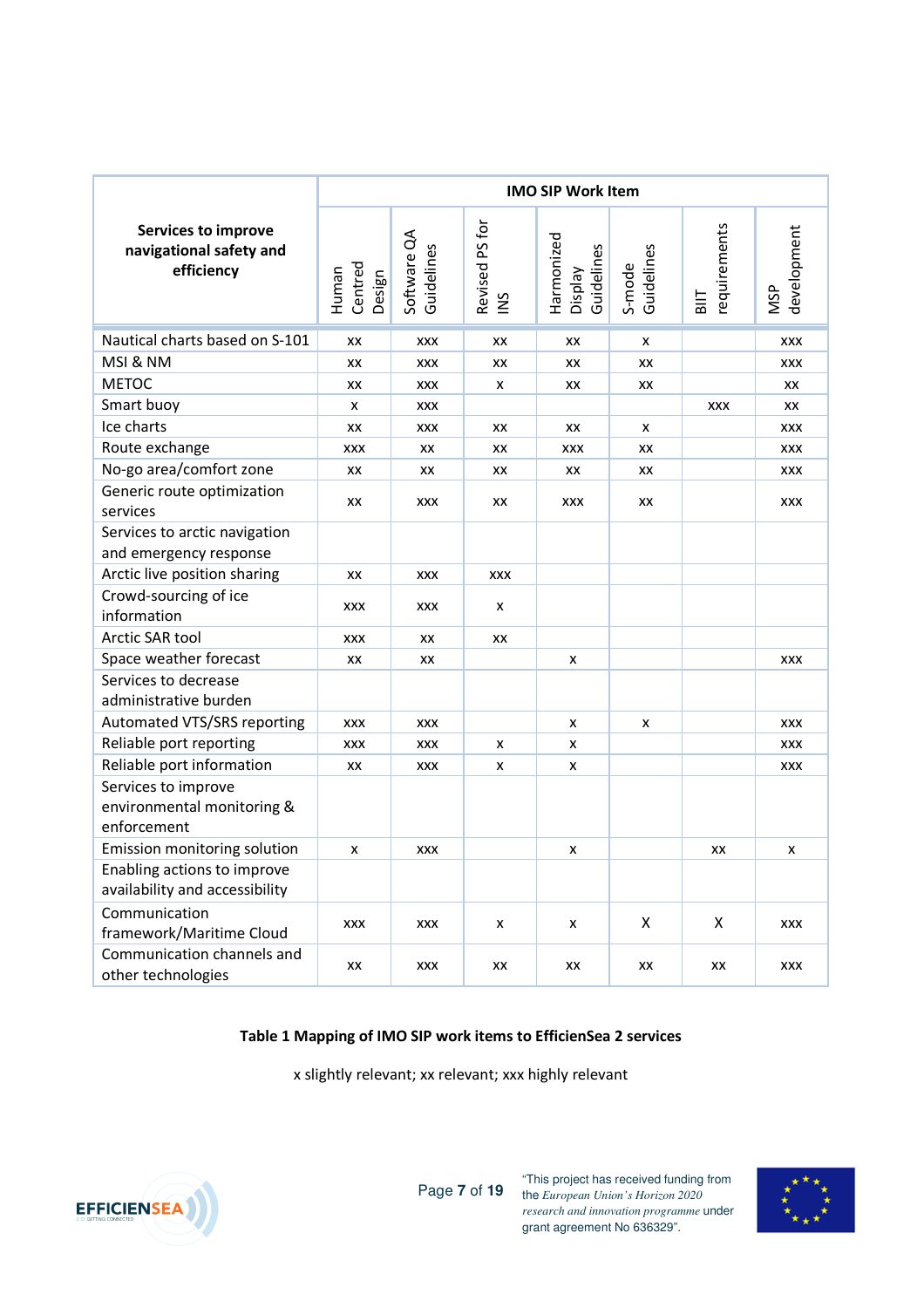#### **4.2 ITU-R**

ITU is the United Nations specialized agency for information and communication technologies. ITU-R is the Radiocommunication Sector of ITU.

World Radiocommunications Conferences (WRC) are held every three to four years to review, and, if necessary, revise the Radio Regulations, the international treaty governing the use of the radio-frequency spectrum and the geostationary-satellite and non-geostationarysatellite orbits.

Working Party 5B deals with radio determination matters, including maritime radiocommunication and radionavigation systems.

#### **4.3 IHO**

The International Hydrographic Organization is an intergovernmental consultative and technical organization that supports safety of navigation and the protection of the marine environment.

The IHO Working Groups dealing with matters most closely related to E2 are the S-100 WG, Nautical Information and Publications WG, Electronic Navigational Charts WG and World Wide Navigational Warning Service WG.

#### **4.4 ISO**

The International Standardization Organization (ISO) is an international standard-setting body composed of representatives from various national standards organizations.

Technical Committee 8 (TC8) deals with Ships & Marine Technology, specifically standardization of design, construction, structural elements, outfitting parts, equipment, methods and technology, and marine environmental matters, used in shipbuilding and the operation of ships, comprising sea-going ships, vessels for inland navigation, offshore structures, ship-to-shore interface and all other marine structures subject to IMO requirements. This excludes electrical and electronic equipment on board ships and marine structures (IEC / TC 18 and IEC / TC 80). However, Working Group 16 (WG16) deals with Ship Communication Network Systems.

#### **4.5 IEC**

The International Electrotechnical Commission (IEC) is the international standards and conformity assessment body for all fields of electrotechnology. Technical Committee 80 deals with maritime navigation and radiocommunication equipment and systems

#### **4.6 IALA**

The International Association of Marine Aids to Navigation and Lighthouse Authorities (IALA) is a non-profit, international technical association that gathers together marine aids to navigation authorities, manufacturers, consultants, and, scientific and training institutes from all parts of the world.



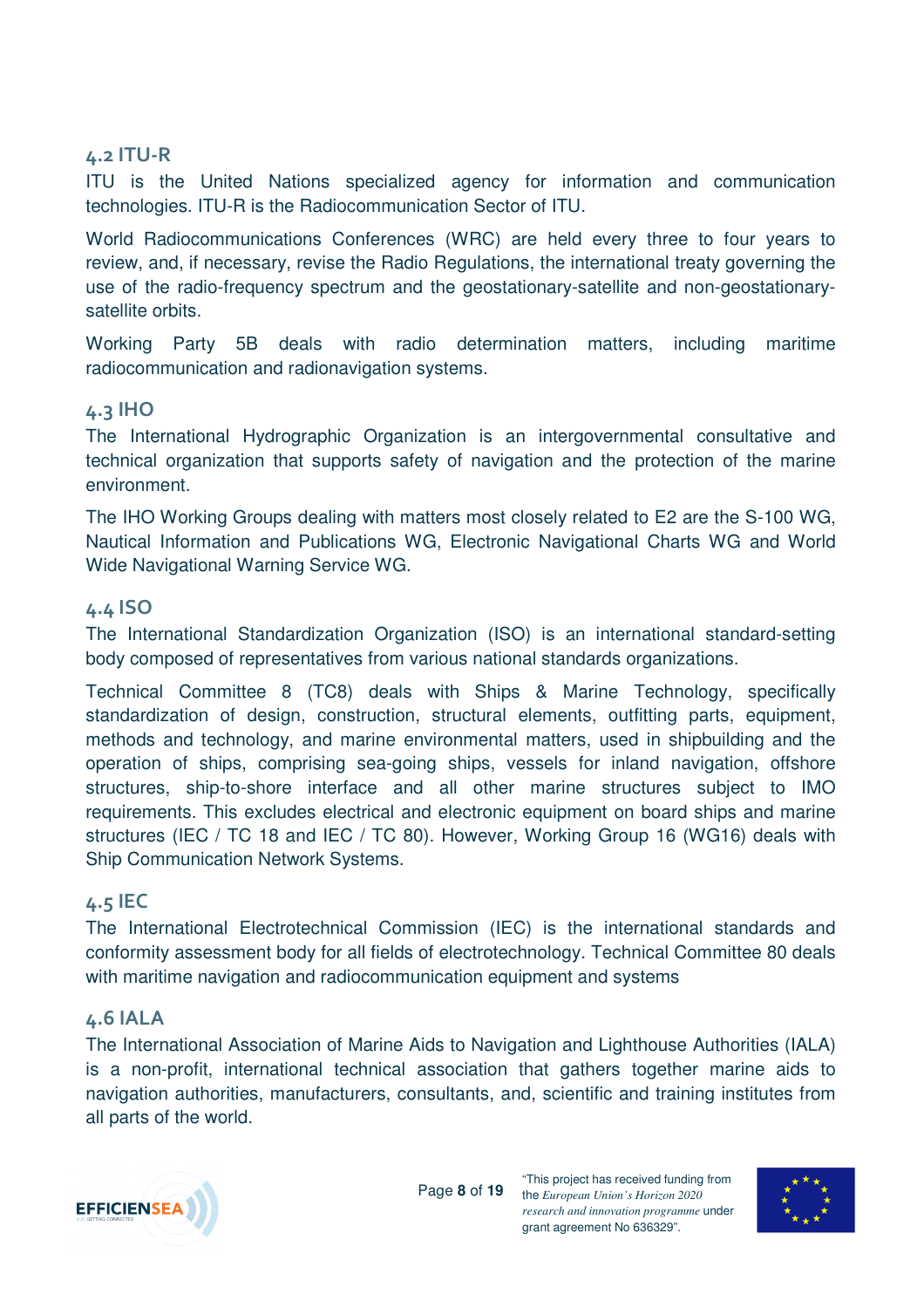There are four IALA Committees relevant to E2: e-Navigation (ENAV), Aids to navigation Requirements and Management (ARM), Vessel Traffic Services (VTS) and Aids to Navigation Engineering and Sustainability (ENG).

#### **4.7 CEPT**

The European Conference of Postal and Telecommunications Administrations (CEPT) is the coordinating body for European state telecommunications and postal organizations.

The Maritime Forum Group deals with maritime radio matters and many of its deliberations are relevant to E2. However, CEPT does not publish standards.

#### **4.8 ETSI**

The European Telecommunications Standards Institute (ETSI) was set up by CEPT and is the recognized regional standards body – European Standards Organization (ESO) – dealing with telecommunications, broadcasting and other electronic communications networks and services.

ETSI technical committee, ElectroMagnetic Compatibility and Radio Spectrum Matters (ERM) deals with standardization of radio technologies and related topics. Task Group 26 handles maritime equipment standards.

#### **4.9 Other**

WMO is the United Nations Specialized Agency for meteorological matters and its standards for data collection and dissemination may have relevance for E2 solutions and applications. In particular the Manual on Marine Meteorological Services could be useful.

Several classification societies and test houses, such as Det Norske Veritas, produce standards that could be of relevance to E2 services. For example DNV has just published a new minimum performance standard for Portable Pilot Units (PPU).

Inmarsat is a satellite communications company using geo-stationary satellites to provide global communications services. Inmarsat SDM (System Definition Manuals) are proprietary, and not generally available, but these are the standards for the various Inmarsat terminals.

Iridium is a satellite communications company using Low Earth Orbit satellites. Manufacturers can only make their own interfaces to the proprietary transceiver module.

V-SAT (Very Small Aperture Terminal) is used as a general term for many different narrowband and broadband satellite systems used to provide communications services.



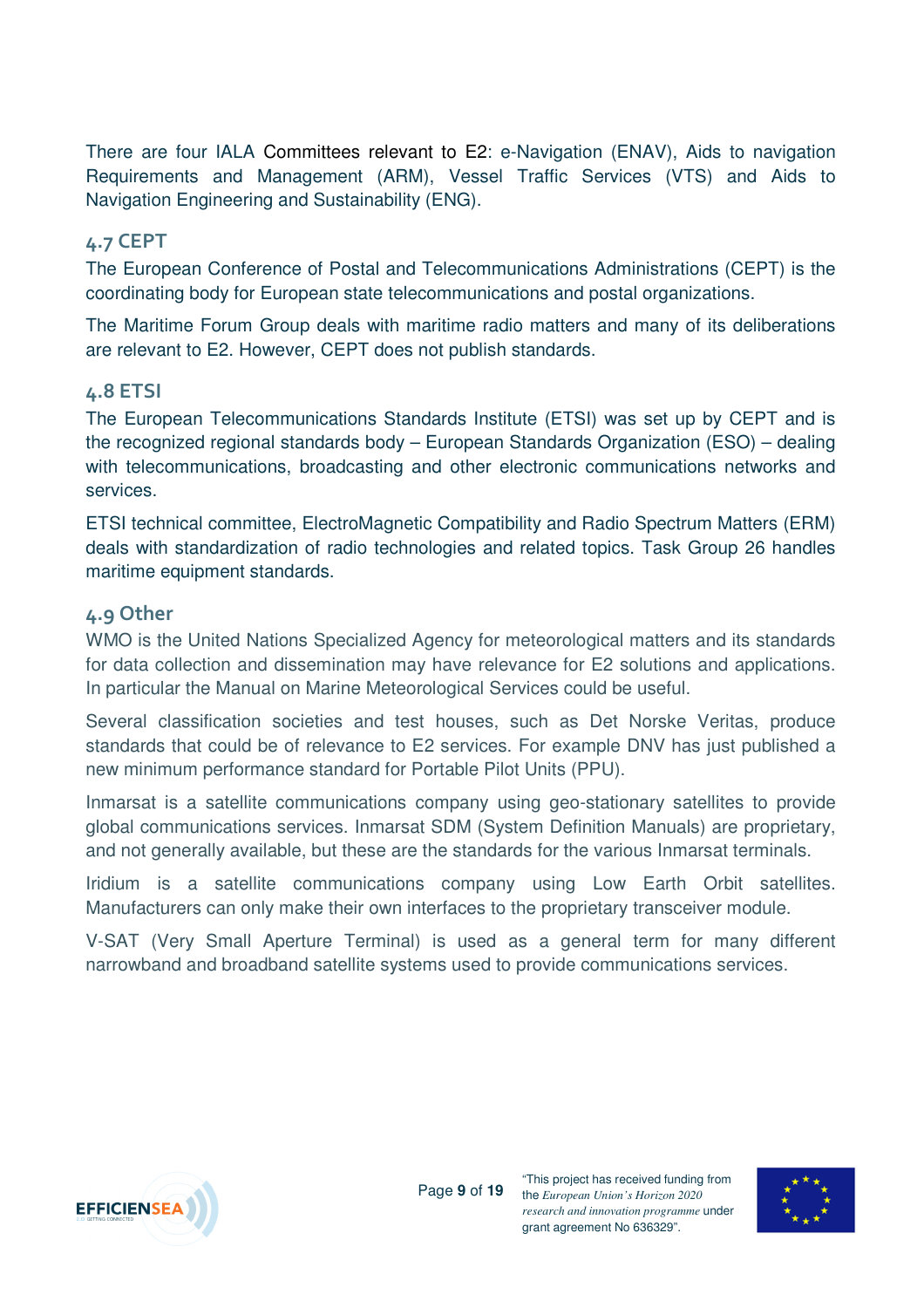## **5 Standards Identified**

The lists below show the standards, recommendations, guidelines and specifications from each organization identified as relevant to E2.

| $5.1$ IMO                          |                                                                                                                                                                                                                   |
|------------------------------------|-------------------------------------------------------------------------------------------------------------------------------------------------------------------------------------------------------------------|
| <b>SOLAS Chapter IV</b>            | <b>Radio Communication</b>                                                                                                                                                                                        |
| Resolution MSC 148(77)             | Adoption of the revised performance standard for narrow<br>band direct printing telegraph equipment for the reception of<br>navigational and meteorological warnings and urgent<br>information to ships (NAVTEX). |
| Resolution A.807(19)               | Performance standards for Inmarsat-C ship earth stations<br>capable of transmitting and receiving direct-printing<br>communications, as amended.                                                                  |
| Resolution A.808(19)               | Performance standard for ship earth stations capable of<br>two-way communications                                                                                                                                 |
| Resolution A.570(14)               | Type approval of ship earth stations                                                                                                                                                                              |
| Resolution MSC.130(75)             | Performance standards for Inmarsat ship earth stations<br>capable for two-way communications                                                                                                                      |
| Resolution MSC.306(87)             | Revised performance standards for enhanced group call<br>(EGC) equipment.                                                                                                                                         |
| Resolution A.699(17)               | System performance standard for the promulgation and co-<br>ordination of maritime safety information using high-<br>frequency narrow-band direct printing.                                                       |
| Resolution A.803(19)               | performance standards for shipborne VHF radio<br>installations capable of vice communication and digital<br>selective calling, as amended.                                                                        |
| Resolution A.804(19)               | performance standards for shipborne MF radio installations<br>capable of voice communication and digital selective<br>calling, as amended.                                                                        |
| Resolution A806(19)                | Performance standards for shipborne MF/HF radio<br>installations cable of voice communications, narrow-band<br>direct-printing and digital selective calling, as amended.                                         |
| Resolution A811(19)                | Performance standards for a shipborne integrated<br>radiocommunication system (IRCS) when used in the<br>GMDSS.                                                                                                   |
| Resolution MSC.74(69),<br>May 1998 | Adoption of New and Amended Performance Standards,                                                                                                                                                                |



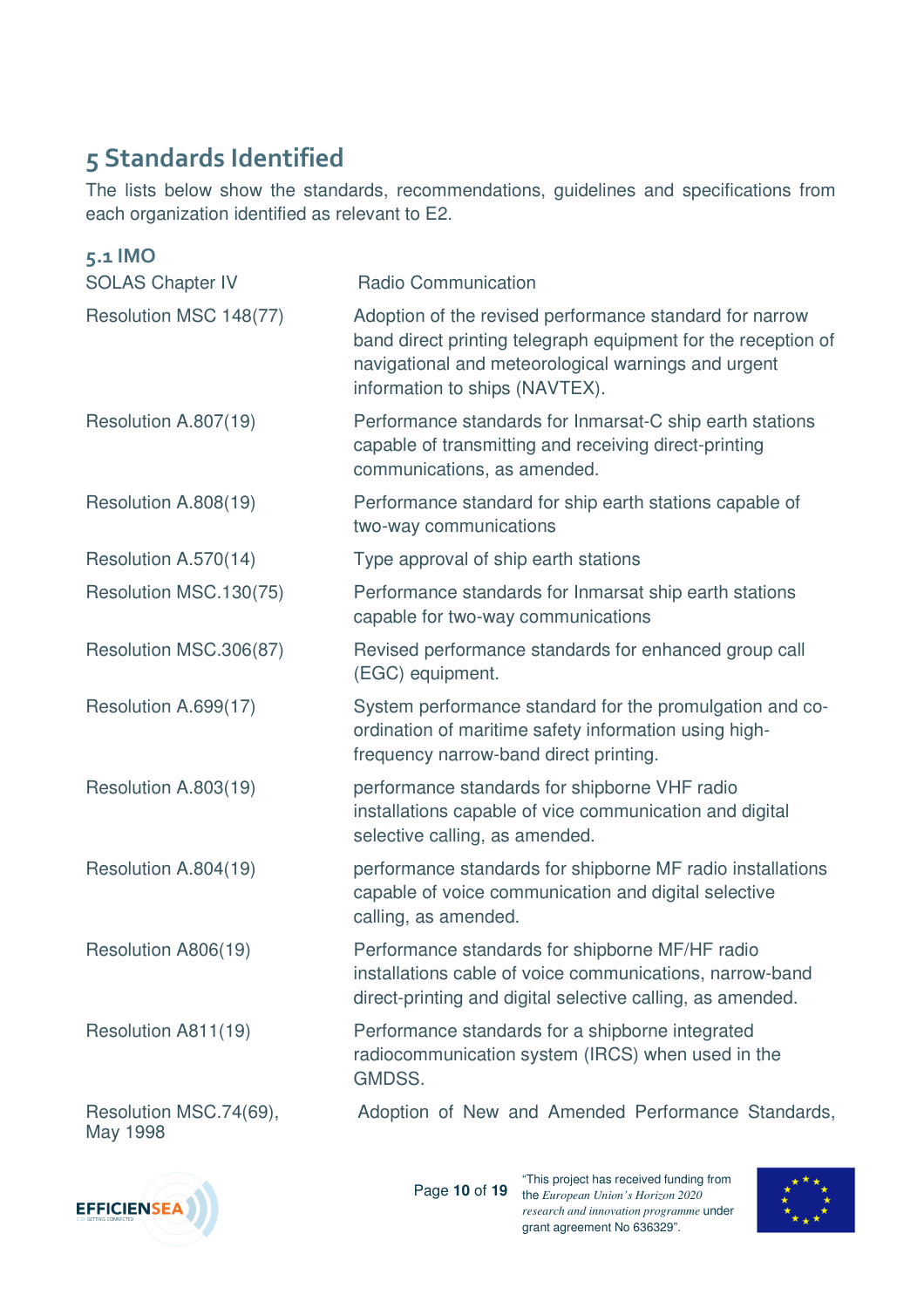| <b>SN.1/Circ.289</b><br>Jun. 2010 | Guidance on the Use of Application-Specific Messages,                            |
|-----------------------------------|----------------------------------------------------------------------------------|
| <b>SN.1/Circ.290</b>              | Guidance for the Presentation and Display of AIS ASM<br>Information, Jun. 2010   |
| Resolution MSC.74(69)             | Performance standards for AIS, May 1998                                          |
| Resolution A.1046(27)             | World Wide Radionavigation System Dec. 2011,                                     |
| FAL.5/Circ.36                     | Guidelines for Setting up a Single Window System in<br><b>Maritime Transport</b> |
| FAL.5-Circ.40<br><b>Business</b>  | Revised IMO Compendium on Facilitation and Electronic                            |

#### **5.2 ITU-R**

Recommendation ITU-R M.626-0, Jul. 1986 Evaluation of the Quality of Digital Channels in the Maritime Mobile Service

Report ITU-R M.1158, 1990 Data Communication in the Maritime Mobile Services Using MF, HF and VHF Frequencies

Recommendation ITU-R M.489-2, Oct. 1995 Technical Characteristics of VHF Radiotelephone Equipment Operating in the Maritime Mobile Service in Channels Spaced by 25 kHz

Recommendation ITU-R P.680-3, Oct. 1999 Propagation Data Required for the Design of Earth-Space Maritime Mobile Telecommunication Systems

Recommendation ITU-R P.838-2, Apr. 2003 Specific attenuation model for rain for use in prediction methods

Report ITU-R M.2084, 2006 Satellite Detection of Automatic Identification System Messages

Recommendation ITU-R M.1039-3, Mar. 2006 Co-frequency Sharing between Stations in the Mobile Service below 1 GHz and Mobile Earth Stations of Non-geostationary Mobile-Satellite Systems (Earth-space) Using Frequency Division Multiple Access (FDMA)

Report ITU-R M.2122, 2007 EMC Assessment of Shore-Based Electronic Navigation (eNAV)\* Infrastructure and New Draft Standards for Data Exchange in the VHF Maritime Mobile Band (156-174 MHz)

ITU-R P.1406-1, Aug. 2007 Propagation Effects Relating to Terrestrial Land Mobile and Broadcasting Services in the VHF and UHF Bands

Report ITU-R M.2127, 2008 Example of Maritime Wideband VHF Data System

Recommendation ITU-R M.1842-1, Jun. 2009 Characteristics of VHF radio systems and equipment for the exchange of data and electronic mail in the maritime mobile service RR Appendix 18 channels



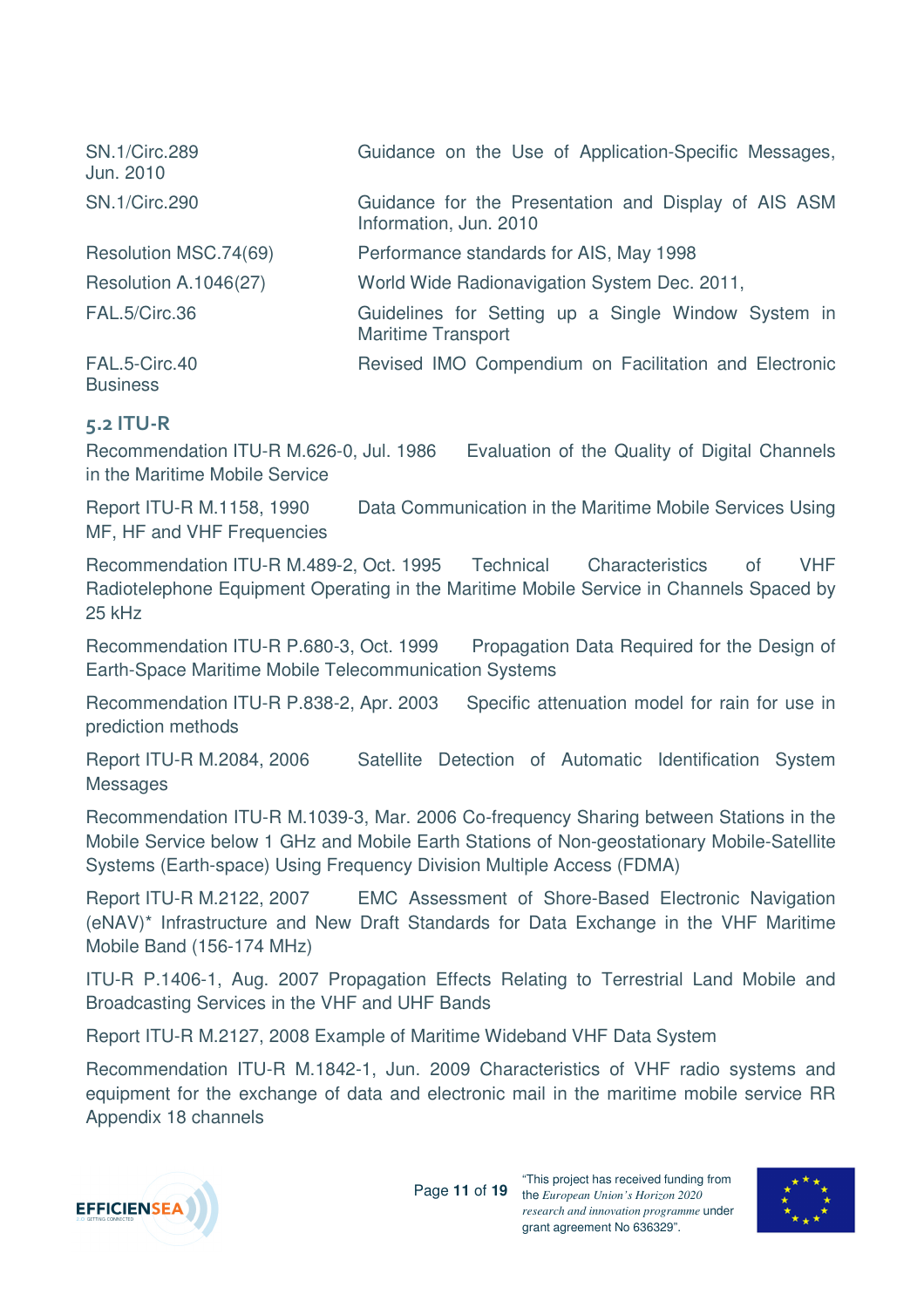Report ITU-R M.2141, Jun. 2009 Study of the Isolation between VHF Land Mobile Radio Antennas in Close Proximity

Recommendation ITU-R P.1407-4, Oct. 2009 Multipath Propagation and Parameterization of Its Characteristics

ITU-R P.1546-4, Oct. 2009 Method for Point-to-Area Predictions for Terrestrial Services in the Frequency Range 30 MHz to 3 000 MHz

Recommendation ITU-R M.493-13, Oct. 2009 Digital Selective-Calling System for Use in the Maritime Mobile Service (is under update to 493-14)

Report ITU-R M.2169, Dec. 2009 Improved Satellite Detection of AIS

Report ITU-R M.2202, Nov. 2010 Maritime Broadband Wireless Mesh Networks

Recommendation ITU-R M.2010, Mar. 2012 Characteristics of a Digital System, Named Navigational Data for Broadcasting Maritime Safety and Security Related Information from Shore-to-Ship in the 500 kHz Band

Radio Regulations, vol. no. 2, Geneva, 2012 Appendices

Recommendation ITU-R M.690-2, Mar. 2012 Technical Characteristics of Emergency Position-Indicating Radio Beacons Operating on the Carrier Frequencies of 121.5 MHz and 243 MHz

Recommendation ITU-R M.693-1, Mar. 2012 Technical Characteristics of VHF Emergency Position-Indicating Radio Beacons Using Digital Selective Calling

Report ITU-R M.2287-0, Dec. 2013 Automatic Identification System VHF Data Link Loading

Recommendation ITU-R M.2058-0, Feb. 2014 Characteristics of a Digital System, Named Navigational Data for Broadcasting Maritime Safety and Security Related Information from Shore-to-Ship in the Maritime HF Frequency Band

Recommendation ITU-R M.1371-5, Feb. 2014 Technical characteristics for an automatic identification system using time division multiple access in the VHF maritime mobile frequency band

PDNR Document 5B/TEMP/336-E, Oct. 2014 Technical Assessment of RR Appendix 18: Channel Usage to Protect Automatic Identification System Channels and also Protect Any Additional Channels That May Be Allocated to Support Automatic Identification System Technology Applications

Preliminary Draft New Report, Oct. 2014 Selection of the Channel Plan for a VHF Data Exchange System

WP 5B, PDRR ITU-R M.2231, Nov. 2014 Use of Appendix 18 to the Radio Regulations for the Maritime Mobile Service

Draft New Report, Nov. 2014 VHF Data Exchange System Channel Sounding Campaign



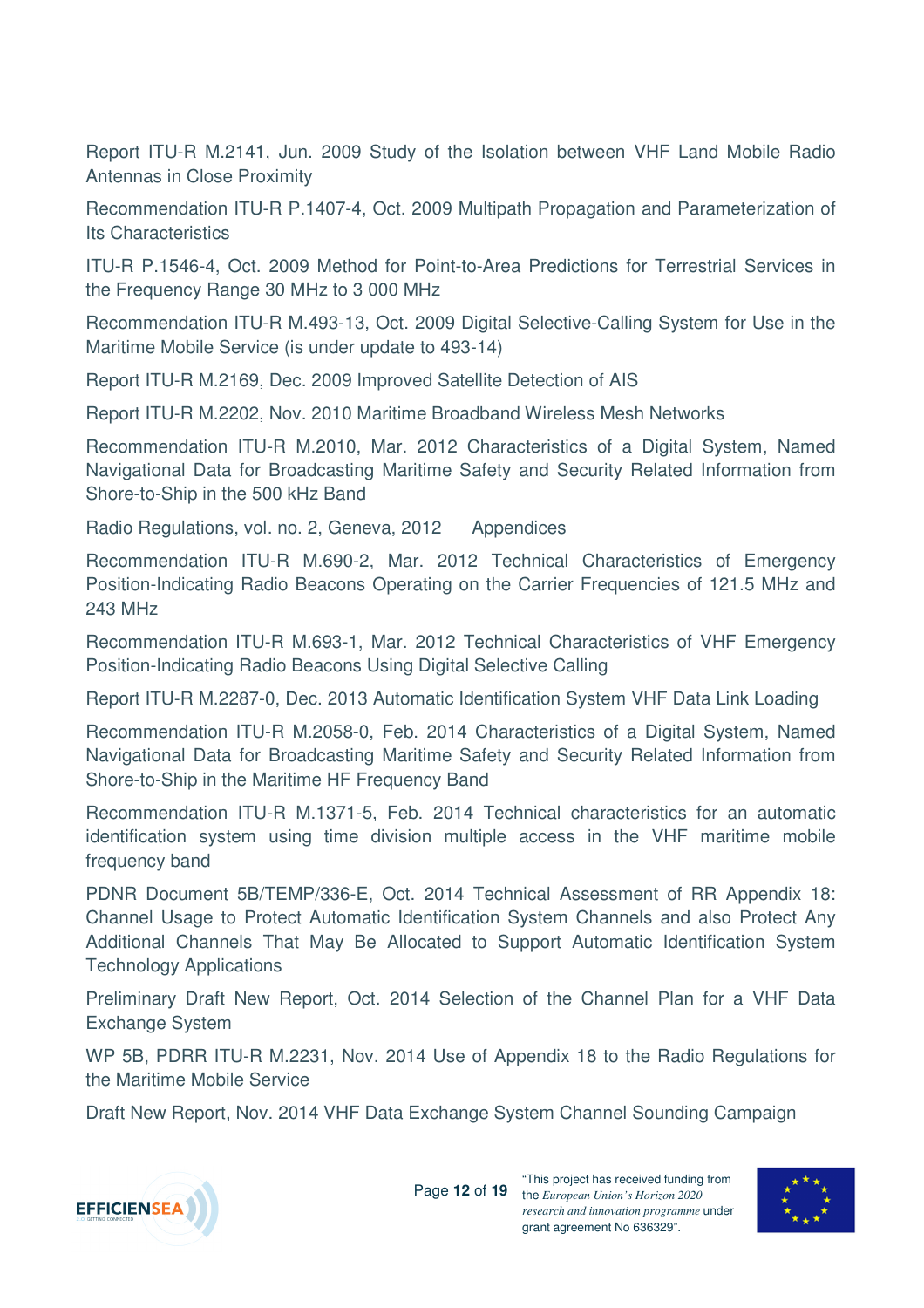Report ITU-R M.2201 (11/2010) Utilization of the 495-505 kHz band by the maritime mobile service for the digital broadcasting of safety and security related information from shore-toships

Recommendation ITU-R M.2010 (03/2012) Characteristics of a digital system, named Navigational Data for broadcasting maritime safety and security related information from shore-to-ship in the 500 kHz band

Ongoing work ITU-R M.[VDES]

#### **5.3 ISO**

ISO/TC 008/SC 06/WG 16 "Ship Communication Network Systems"

ISO/DIS 16425 Ships and marine technology — Installation guideline for ship communication network of improving communication for shipboard equipment and systems

#### **5.4 IHO**

Existing standards relevant to EfficienSea 2:

S-100 The Universal Hydrographic Data Mode 2.0.0

S-99 Operational Procedures for the Organization and Management of the S-100 Geospatial Information Registry 1.1.0

S-102 Bathymetric Surface Product Specification 1.0.0

S-63 IHO Data Protection Scheme 1.2.0

Standards under development relevant to EfficienSea2:

S-101 Electronic Navigational Chart (ENC)

S-112 Meteorological and Hydrographic Data AIS Application-Specific Message Dynamic Water Level Data Product Specification

S-124 Navigational Warnings

S-411 Sea Ice

S-412 Met-ocean forecasts

#### **5.5 IEC**

IEC 61162-1 Ed.5: Maritime navigation and radiocommunication equipment and systems - Digital interfaces - Part 1: Single talker and multiple listener

IEC 61162-2 Maritime navigation and radiocommunication equipment and systems - Digital interfaces - Part 2: Single talker and multiple listeners, high-speed transmission



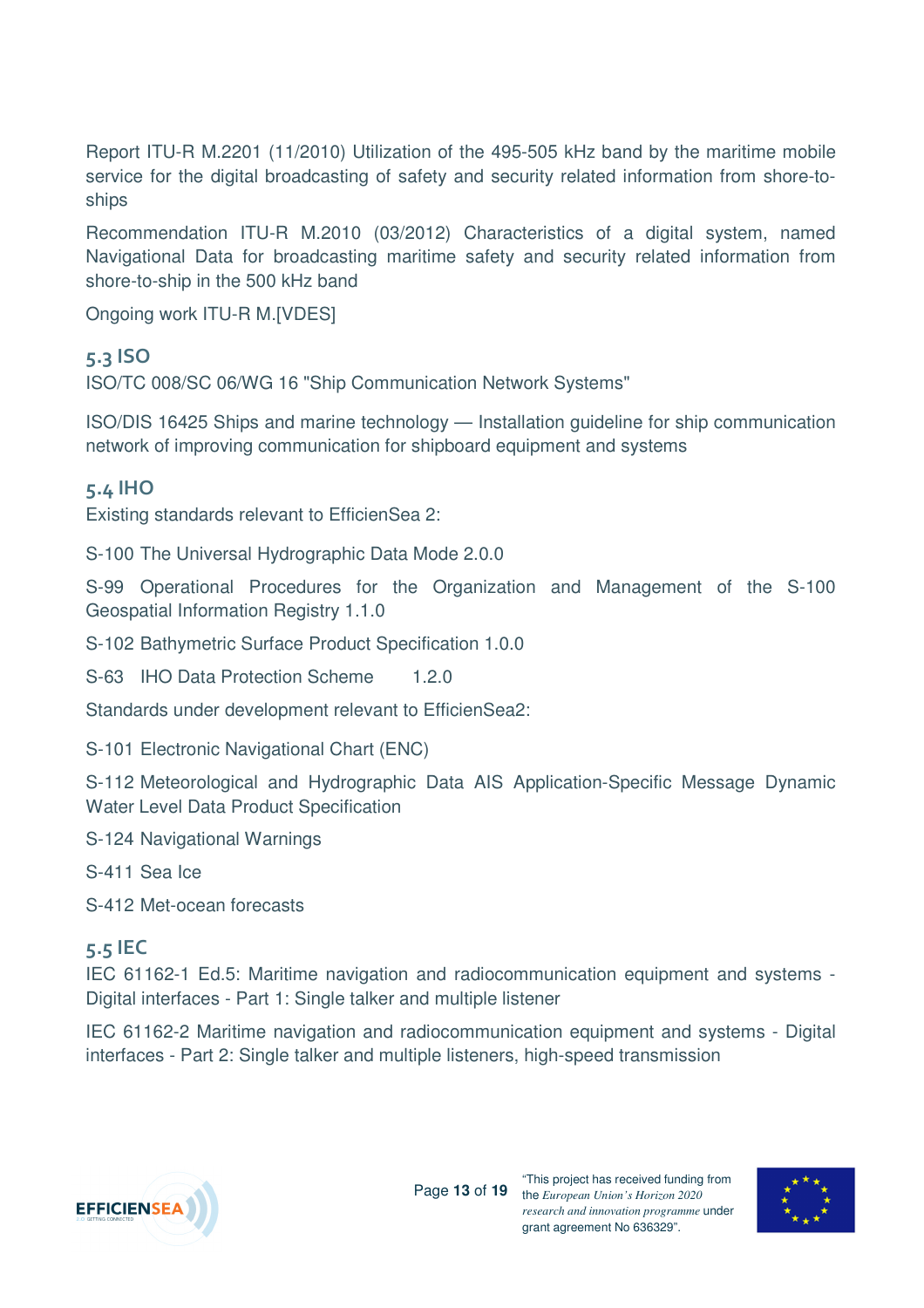IEC 61162-450 A1 Ed.1: Amendment 1 to IEC 61162-450 Ed.1: Maritime navigation and radiocommunication equipment and systems - Digital interfaces - Part 450: Multiple talkers and multiple listeners - Ethernet interconnection

IEC 61174 Ed.4: Maritime navigation and radiocommunication equipment and systems - Electronic chart display and information system (ECDIS) - Operational and performance requirements, methods of testing and required test results

IEC 62923 Ed.1: Maritime navigation and radiocommunication equipment and systems - Bridge alert management - Operational and performance requirements, methods of testing and required test results

IEC 62940 Ed.1: Maritime navigation and radiocommunication equipment and systems - Integrated communication system (ICS) - Operational and performance requirements, methods of testing and required test results

IEC 62320-1 Ed.2: Maritime navigation and radiocommunication equipment and systems - Automatic identification system (AIS) - Part 1: AIS Base Stations - Minimum operational and performance requirements, methods of testing and required test results

IEC 62320-3 Ed.1: Maritime navigation and radiocommunication equipment and systems - Automatic identification systems (AIS) - Part 3: Repeater station - Minimum operational and performance requirements - Methods of test and required test results

IEC 61162-460 Ed.1: Maritime navigation and radiocommunication equipment and systems - Digital interfaces - Part 460: Multiple talkers and multiple listeners - Ethernet interconnection - Safety and security

IEC 62320-2 Ed.2: Maritime navigation and radiocommunication equipment and systems - Automatic identification system (AIS) - Part 2: AIS AtoN Stations - Operational and performance requirements, methods of testing and required test results

#### **5.6 IALA**

IALA Maritime Radio Communications Plan, Edition 2, Oct. 2012

IALA Guideline No. 1108 on The Challenges of Providing AtoN Services in Polar Regions, Edition 1, Dec. 2013

Recommendation e-NAV-147 on Product specification development and management May-15

Recommendation e-NAV 140 on The Architecture for Shore-based Infrastructure 'fit for e-Navigation' May-15

Guideline 1114 on A Technical Specification for the Common Shore-based System Architecture (CSSA) Dec-13



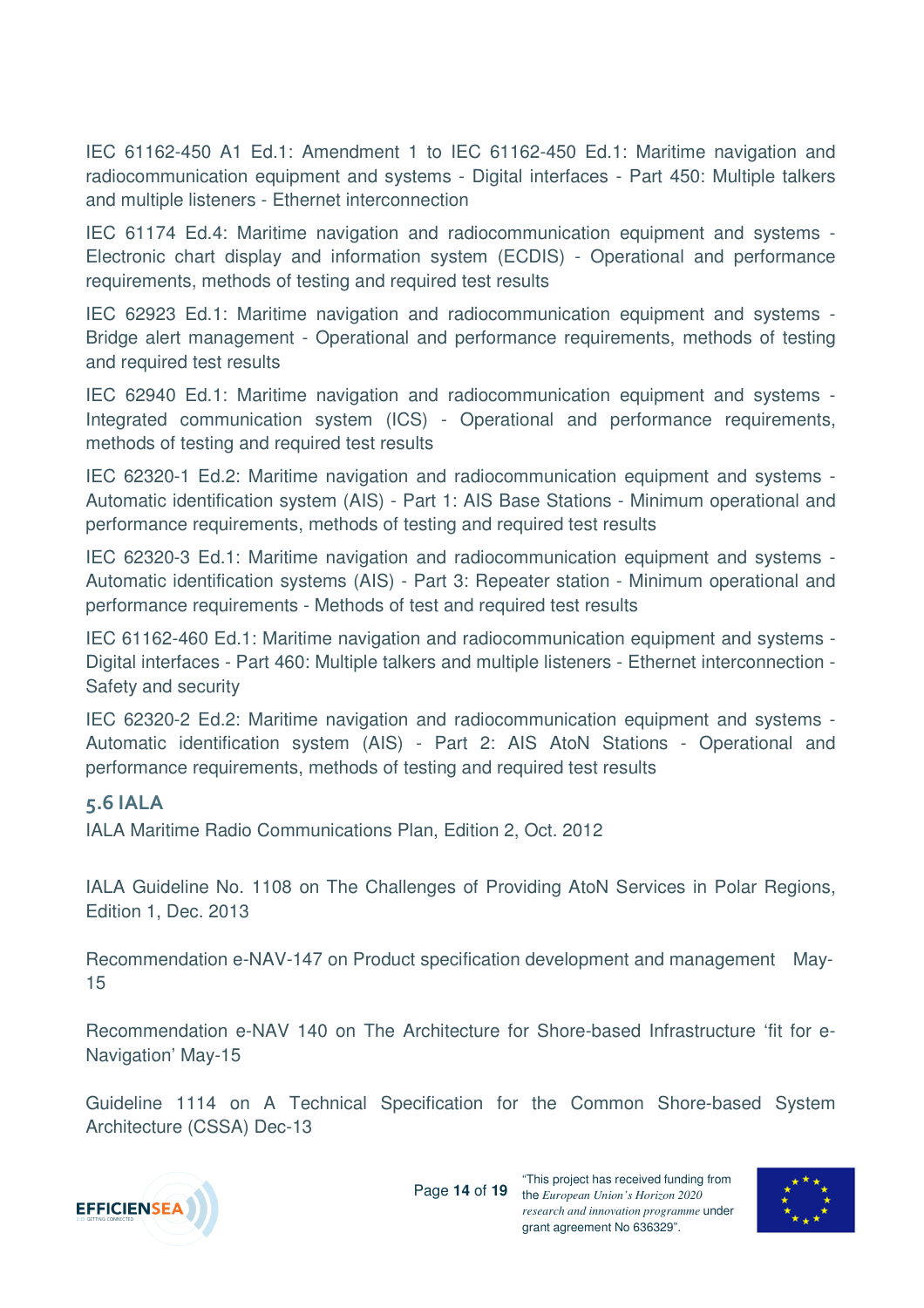Guideline 1113 on Design and Implementation Principles for Harmonised System Architectures of Shorebased Infrastructure Dec-13

Guideline 1082 on An Overview of AIS Jun-11

Recommendation e-NAV – 144 Harmonized Implementation of ASM Jun-11

Guideline No. 1106 on Producing an IALA S-100 Product Specification Dec-13

Guideline No. 1107 on Reporting of Results of e-Navigation Testbeds Dec-13

#### **5.7 ETSI**

ETSI EN 303 135 V1.1.1 (2014-09) Electromagnetic compatibility and Radio spectrum Matters (ERM); Coastal Surveillance, Vessel Traffic Services and Harbour Radars (CS/VTS/HR); Harmonized EN covering the essential requirements of article 3.2 of the R&TTE Directive (may be outside scope)

ETSI EN 302 885-3 V1.2.2 (2014-03) Electromagnetic compatibility and Radio spectrum Matters (ERM); Portable Very High Frequency (VHF) radiotelephone equipment for the maritime mobile service operating in the VHF bands with integrated handheld class D DSC; Part 3: Harmonized EN covering the essential requirements of article 3.3(e) of the R&TTE Directive (may be outside scope)

ETSI EN 302 885-2 V1.2.2 (2014-03) Electromagnetic compatibility and Radio spectrum Matters (ERM); Portable Very High Frequency (VHF) radiotelephone equipment for the maritime mobile service operating in the VHF bands with integrated handheld class D DSC; Part 2: Harmonized EN covering the essential requirements of article 3.2 of the R&TTE Directive (may be outside scope)

ETSI EN 302 885-1 V1.3.1 (2014-03) Electromagnetic compatibility and Radio spectrum Matters (ERM); Portable Very High Frequency (VHF) radiotelephone equipment for the maritime mobile service operating in the VHF bands with integrated handheld class D DSC; Part 1: Technical characteristics and methods of measurement (may be outside scope)

ETSI EN 301 929-2 V1.2.1 (2007-02) Electromagnetic compatibility and Radio spectrum Matters (ERM); VHF transmitters and receivers as Coast Stations for GMDSS and other applications in the maritime mobile service; Part 2: Harmonized EN under article 3.2 of the R&TTE Directive

ETSI EN 301 929-1 V1.2.1 (2007-02) Electromagnetic compatibility and Radio spectrum Matters (ERM); VHF transmitters and receivers as Coast Stations for GMDSS and other



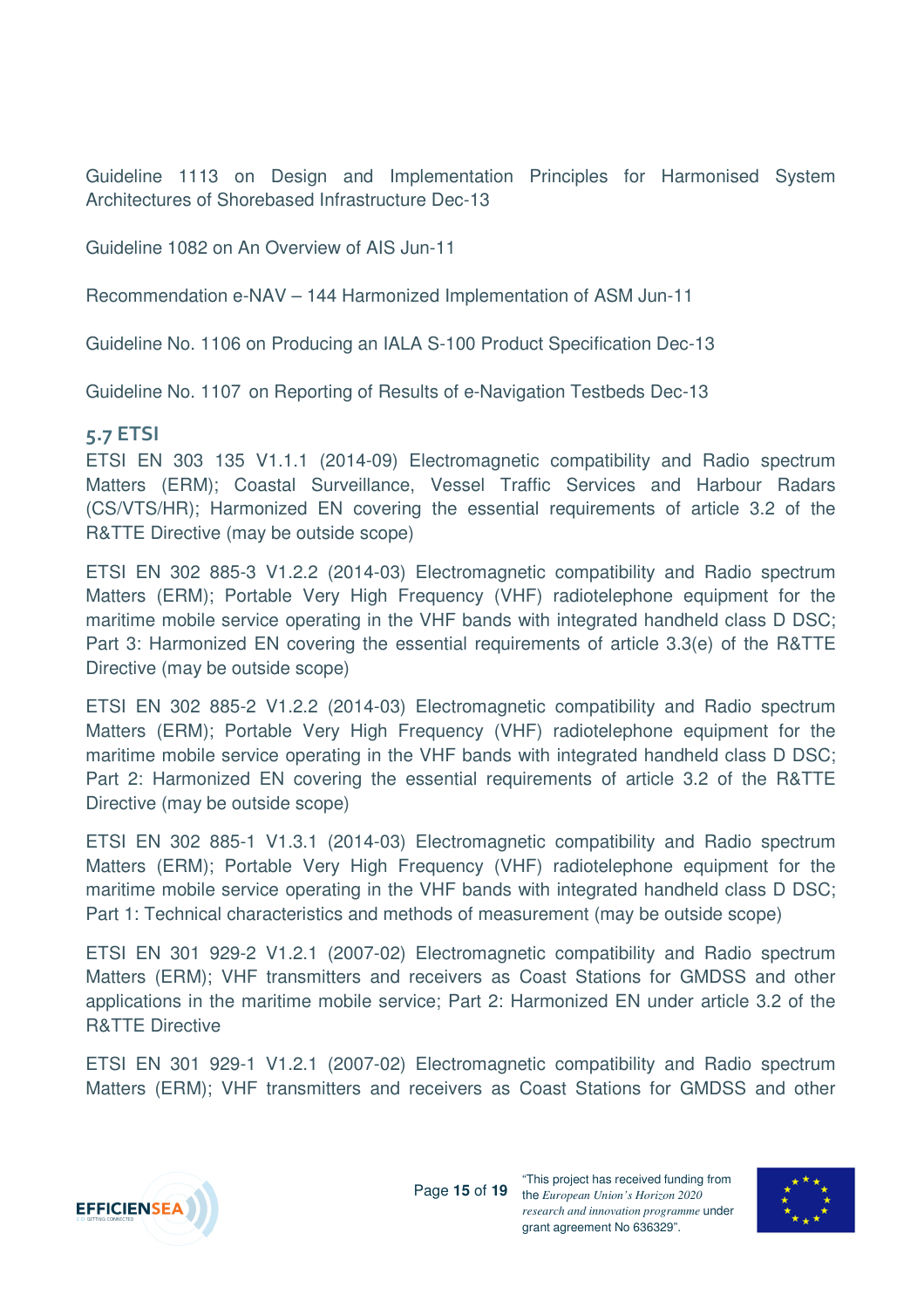applications in the maritime mobile service; Part 1: Technical characteristics and methods of measurement

ETSI EN 301 925 V1.4.1 (2013-05) Electromagnetic compatibility and Radio spectrum Matters (ERM); Radiotelephone transmitters and receivers for the maritime mobile service operating in VHF bands; Technical characteristics and methods of measurement

ETSI EN 300 065-3 V1.2.1 (2009-05) Electromagnetic compatibility and Radio spectrum Matters (ERM); Narrow-band direct-printing telegraph equipment for receiving meteorological or navigational information (NAVTEX); Part 3: Harmonized EN covering the essential requirements of article 3.3 (e) of the R&TTE directive

ETSI EN 300 065-2 V1.2.1 (2009-05) Electromagnetic compatibility and Radio spectrum Matters (ERM); Narrow-band direct-printing telegraph equipment for receiving meteorological or navigational information (NAVTEX); Part 2: Harmonized EN covering the essential requirements of article 3.2 of the R&TTE directive

ETSI EN 300 065-1 V1.2.1 (2009-01) Electromagnetic compatibility and Radio spectrum Matters (ERM); Narrow-band direct-printing telegraph equipment for receiving meteorological or navigational information (NAVTEX); Part 1: Technical characteristics and methods of measurement.



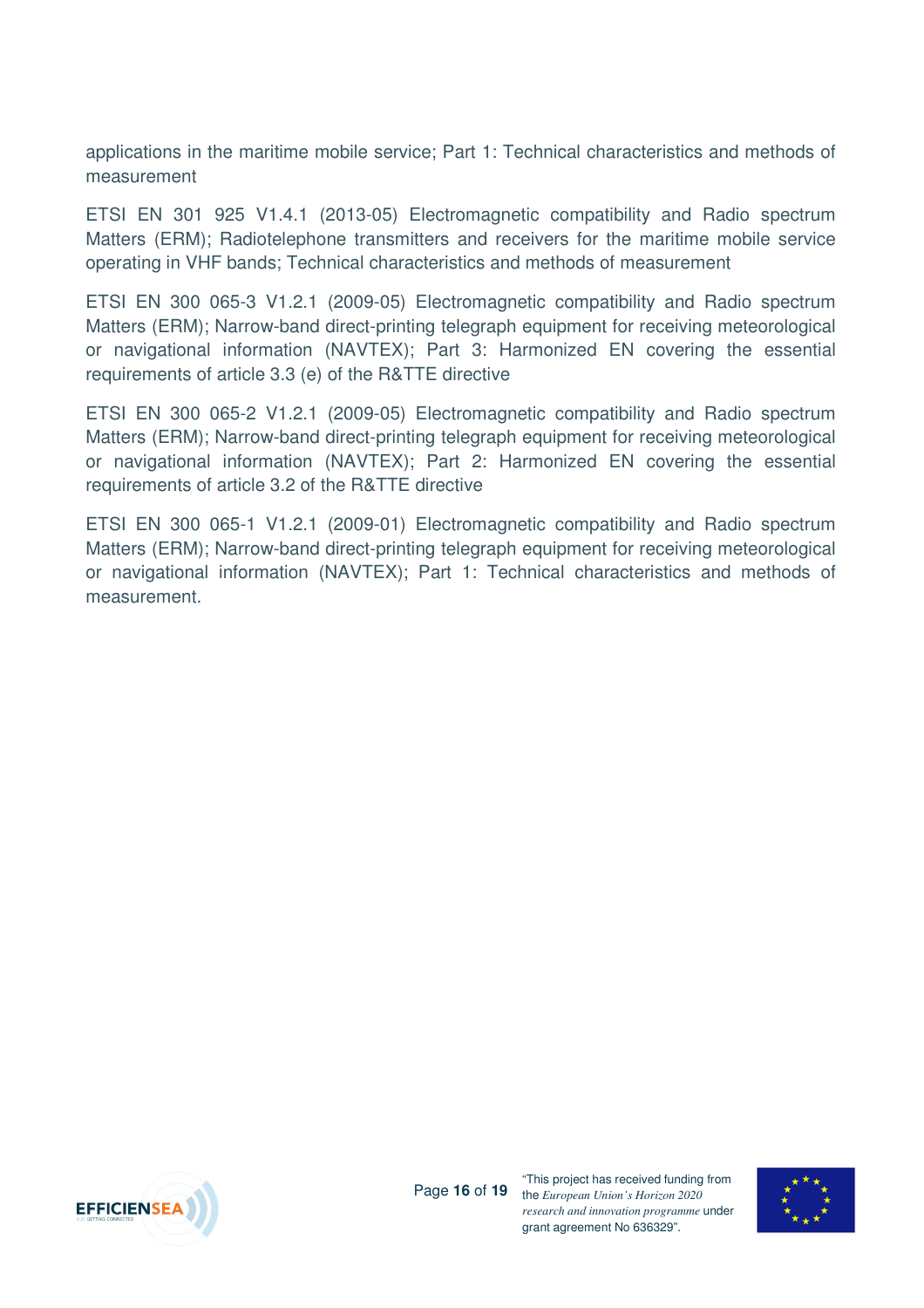### **5.8 Relationship with E2 Services**

Table 2 below shows the relevance of the various international standardization bodies to each of the services that it is planned to develop during EfficienSea 2. This should assist the relevant task groups to identify the bodies with which they need to establish contact.

| Services to improve<br>navigational safety and<br>efficiency     | <b>Standardization bodies</b> |              |            |     |             |            |            |  |
|------------------------------------------------------------------|-------------------------------|--------------|------------|-----|-------------|------------|------------|--|
|                                                                  | <b>IMO</b>                    | <b>ITU-R</b> | <b>IHO</b> | IEC | <b>IALA</b> | <b>ISO</b> | <b>WMO</b> |  |
| Nautical charts based on S-101                                   | XX                            |              | <b>XXX</b> | XX  | x           |            |            |  |
| MSI & NM                                                         | XX                            |              | XXX        | XX  | x           |            | x          |  |
| <b>METOC</b>                                                     | XX                            | x            | XX         | XX  | x           |            | <b>XXX</b> |  |
| Smart buoy                                                       | X                             | x            | X          | X   | XX          |            | <b>XXX</b> |  |
| Ice charts                                                       | XX                            |              | <b>XXX</b> | x   | x           |            | XX         |  |
| Route exchange                                                   | <b>XXX</b>                    | XX           | XX         | XX  | x           |            |            |  |
| No-go area/comfort zone                                          | <b>XXX</b>                    |              | <b>XXX</b> | XX  | ХX          |            | x          |  |
| Generic route optimization<br>services                           | <b>XXX</b>                    |              | XX         | ХX  | x           |            | x          |  |
| Services to arctic navigation<br>and emergency response          |                               |              |            |     |             |            |            |  |
| Arctic live position sharing                                     | XX                            | XX           | <b>XXX</b> | XX  | XX          |            | X          |  |
| Crowd-sourcing of ice<br>information                             | XXX                           |              | XXX        | XХ  | x           |            | XX         |  |
| Arctic SAR tool                                                  | <b>XXX</b>                    | XX           | XX         | XX  | x           |            | x          |  |
| Space weather forecast                                           | $\mathsf{X}\mathsf{X}$        | <b>XXX</b>   |            | XX  | XX          |            | XX         |  |
| Services to decrease<br>administrative burden                    |                               |              |            |     |             |            |            |  |
| Automated VTS/SRS reporting                                      | <b>XXX</b>                    | <b>XXX</b>   |            | XX  | <b>XXX</b>  |            |            |  |
| Reliable port reporting                                          | XX                            | XX           | X          | X   | X           |            |            |  |
| Reliable port information                                        | XX                            | XX           | X          | x   | x           |            |            |  |
| Services to improve<br>environmental monitoring &<br>enforcement |                               |              |            |     |             |            |            |  |
| Emission monitoring solution                                     | <b>XXX</b>                    |              |            | x   |             |            |            |  |
| Enabling actions to improve<br>availability and accessibility    |                               |              |            |     |             |            |            |  |
| Communication<br>framework/Maritime Cloud                        | <b>XXX</b>                    | <b>XXX</b>   | XX         | XX  | XXX         | X          | XX         |  |
| Communication channels and<br>other technologies                 | XX                            | <b>XXX</b>   | X          | XX  | XXX         | x          | x          |  |

#### **Table 2 Mapping of Standardization bodies to EfficienSea 2 services**

x slightly relevant; xx relevant; xxx highly relevant



Page **17** of **19** the *European Union's Horizon 2020*  "This project has received funding from *research and innovation programme* under grant agreement No 636329".

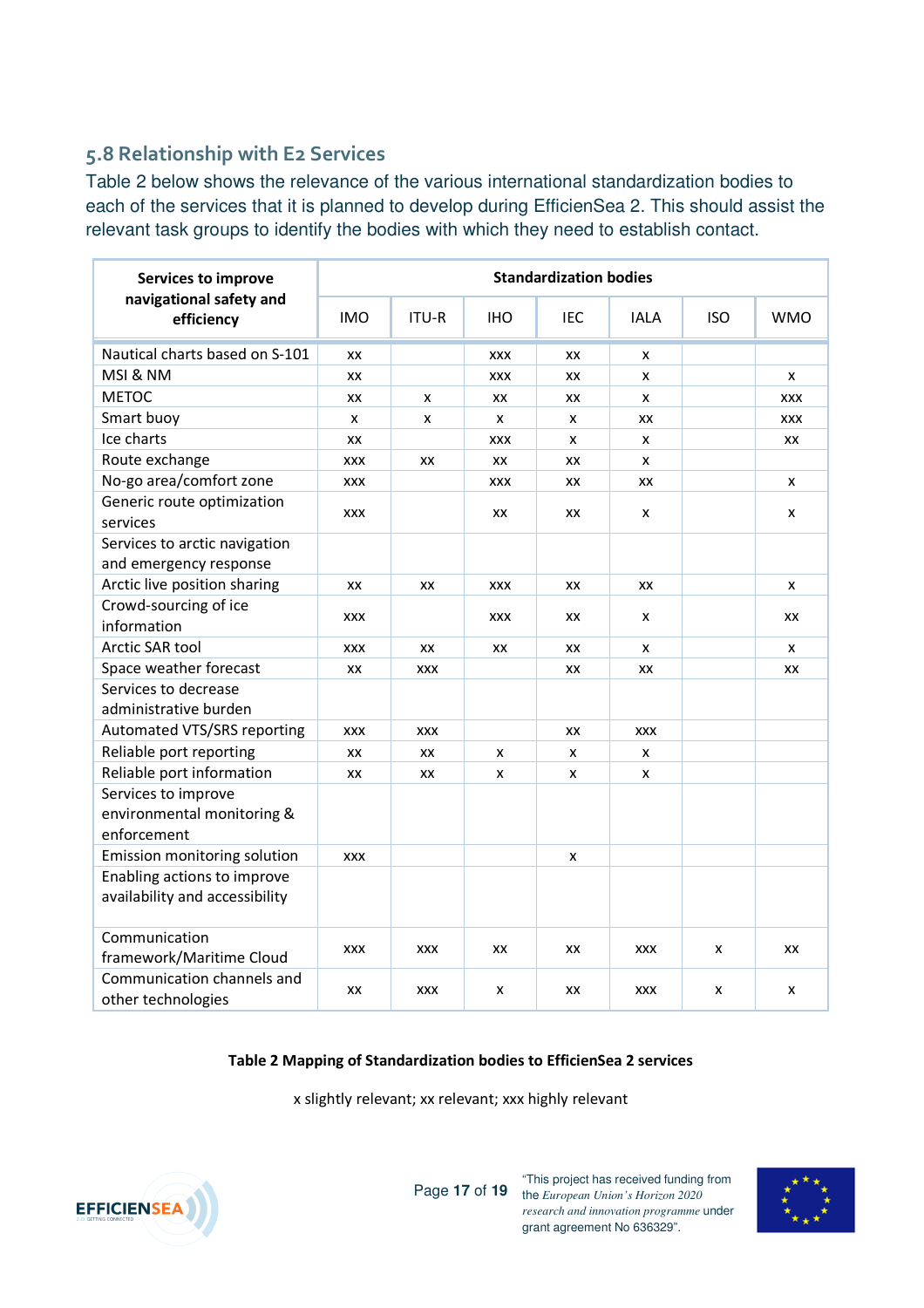## **6 Standardization Timeline**

The timeline shown below indicates the relevant meetings in IMO, ITU-R and IALA and the likely duration of standardization work on the main topics of interest.



## **7 Information Access**

An objective of Task 1.3 is to make the required information on relevant standards available to E2 partners and other interested parties in an easily accessible form. The spread sheet used as an information tracking tool has now been formatted as a database, to facilitate searching and the current version will be posted on the E2 website. It will continue to be updated and the latest version posted on Teamwork.

Note: many of the documents, including IMO resolutions, IHO and ETSI standards are already available on the internet at no cost.

### **8 Next steps**

The next step will be to set up contacts with the standardization bodies and this process will be initiated by the end of December 2015.

The IMO work on e-Navigation is continuing, in particular the definition and development of Maritime Service Portfolios, which will establish the applications for systems developed in E2, such as VDES and the Maritime Cloud, should follow consideration at MSC 96 in June 2016.



Page **18** of **19**